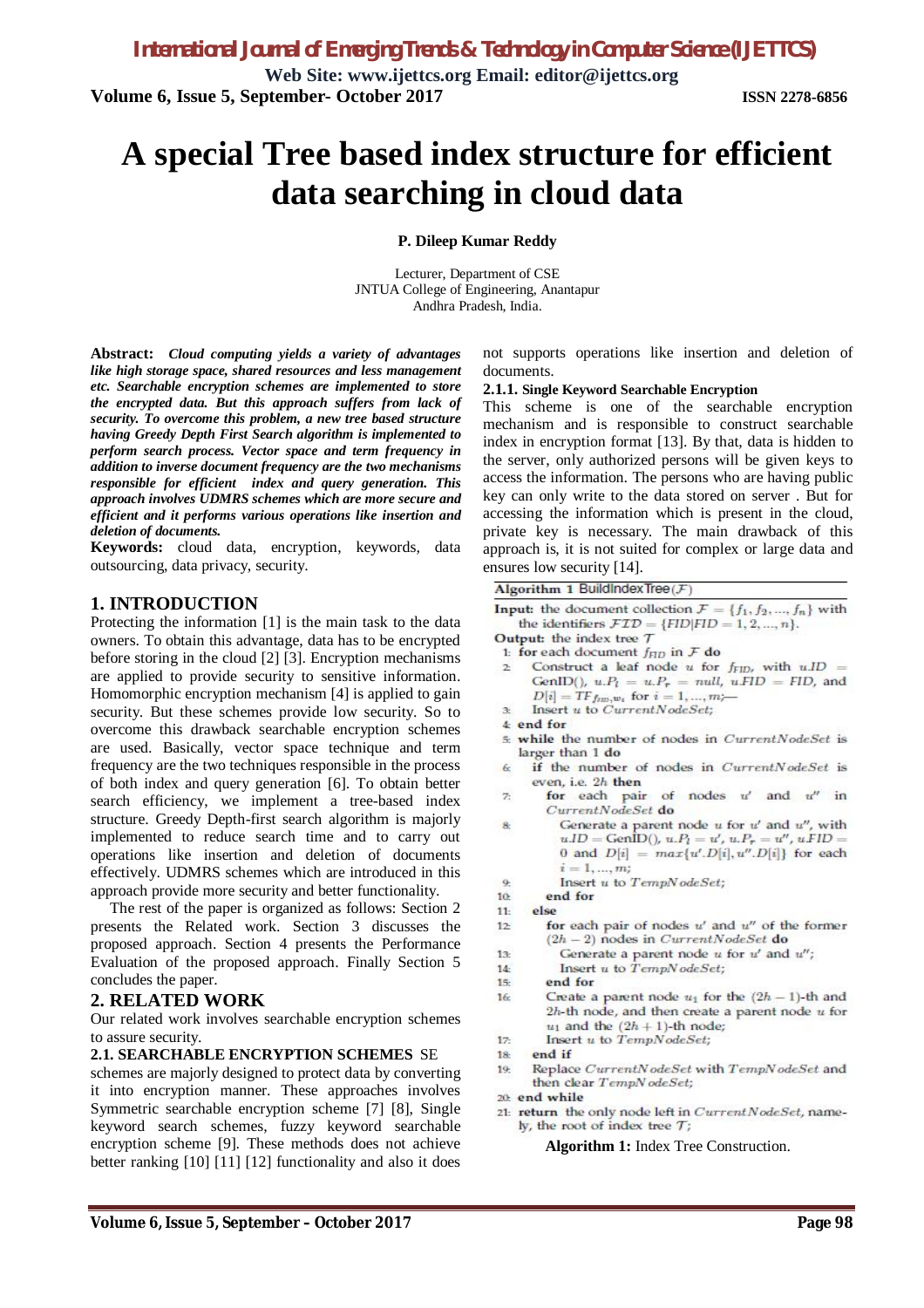# *International Journal of Emerging Trends & Technology in Computer Science (IJETTCS)*

**Web Site: www.ijettcs.org Email: editor@ijettcs.org**

## **Volume 6, Issue 5, September- October 2017 ISSN 2278-6856**

## **3. PROPOSED APPROACH:**

To overcome the drawback by the existing approaches, we design UDMRS schemes.

#### **UNENCRYPTED DYNAMIC MULTI-KEYWORD RANKED SEARCH**

UDMRS schemes provide better functionality, efficiency, security and perform dynamic updation operations. The UDMRS scheme consists of two efficient search schemes (BDMRS and EDMRS) and these are designed to ensuring more security.

#### **3.1. Index Construction of UDMRS Scheme**

In the process of index construction, we first generate a tree node for each document in the collection. These nodes are the leaf nodes of the index tree. Then, the internal tree nodes are generated based on these leaf nodes. The formal construction process of the index is presented in Algorithm 1.

#### **3.2. Search Process of UDMRS Scheme**

The search process can be implemented by applying "Greedy Depth first search" algorithm. RList, is the result list, RScore is a relevance score obtained for each document and RList is responsible for storing the documents and it stores the document which has largest relevance. The rank of elements can be given in descending order based on the RScore, and will be updated whenever required. GDFS algorithm clearly is explained in Algorithm 2.

Algorithm 2 GDFS(IndexTreeNode  $u$ )

| 1: if the node $u$ is not a leaf node then |  |  |  |  |  |  |  |  |  |  |  |
|--------------------------------------------|--|--|--|--|--|--|--|--|--|--|--|
|--------------------------------------------|--|--|--|--|--|--|--|--|--|--|--|

- if RScore $(D_u, Q) > k^{th}$ score then  $\overline{2}$
- $GDFS(u.hchild)$ :  $\overline{3}$
- $GDFS(u. lchild);$  $\overline{4}$
- else  $\overline{5}$
- 6: return
- end if  $\overline{7}$
- 8: else
- if RScore $(D_u, Q) > k^{th}$ score then  $\overline{9}$
- Delete the element with the smallest relevance  $10<sub>1</sub>$ score from RList;
- Insert a new element  $\langle$ RScore $(D_u, Q)$ , u.FID $\rangle$  and  $11<sub>2</sub>$ sort all the elements of RList;
- end if  $12:$
- $13<sub>i</sub>$ return
- 14: end if

**Algorithm 2:** Search Process.

#### **3.3. BASIC DYNAMIC MULTI-KEYWORD RANKED SEARCH**

This scheme is designed to satisfy the privacy concerns. This scheme protects both index query confidentiality. The same search requests based on the same visited paths and the same relevance scores are linked by the cloud server. The search process involves inner product computing of encrypted information. It does not leak any information

about Specific keyword. By that, the keyword privacy is protected.

#### **3.4. ENHANCED DYNAMIC MULTI-KEYWORD RANKED SEARCH**

The EDMRS scheme is almost similar to BDMRS scheme. But this scheme achieves more security. Index query confidentiality are inherited from BDMRS scheme. This scheme introduces a random value in search process. By that, different query vectors can be generated for same search results and it receives different relevance score. Thus, the query unlinkability is protected.

## **4. PERFORMANCE EVALUATION**

The performance analysis can be determined by evaluating the efficiency of index construction and updation operations. All the measurements during section are performed using reference website [15].



Fig. 1: Time cost for index tree construction: (a) for the different sizes of document collection with the fixed dictionary,  $m = 4000$ , and (b) for the different sizes of dictionary with the fixed document collection,  $n = 1000$ .

Fig 1 (a) shows that the time cost of index tree construction is almost linear to the data size. Fig 1 (b) shows that the construction of index is proportional to the number of keywords. EDMRS scheme takes more time that that of BDMRS scheme in case of dimension extension. Parallel search process is used to improve the search efficiency.



Fig. 2. Time cost for deletion of a document: (a) for the different sizes of document collection with the same dictionary,  $m = 4000$ , and (b) for the same document collection with different sizes of dictionary,  $n = 1000$ .